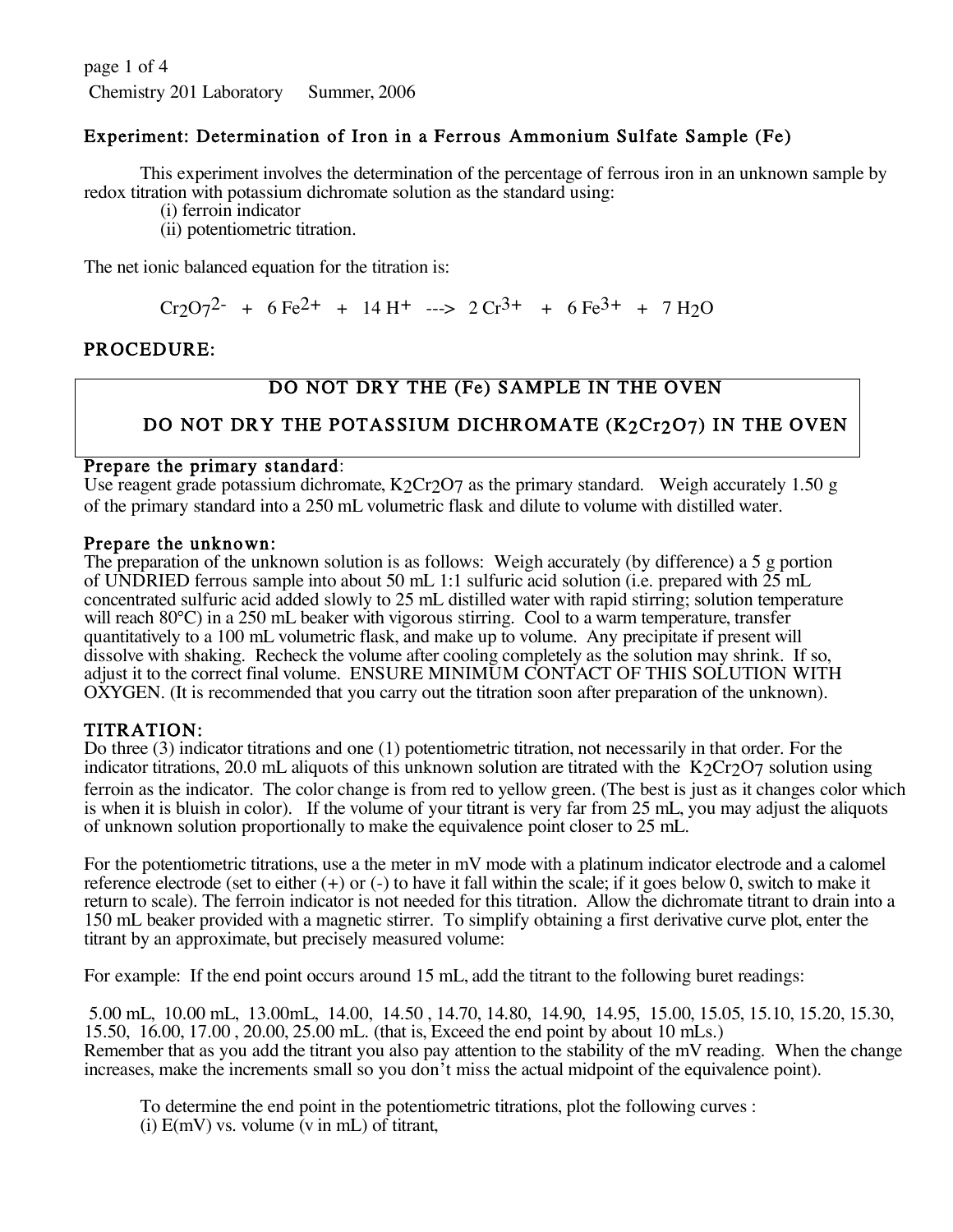page 2 of 4

(ii)  $\Delta E/\Delta v$  (mV/mL) vs. average v (mL).

Determine the end point from the latter (first derivative) curve. Compare the results of the two experiments.

Supplementary appendix:

DERIVATIVES OF CURVES:

Acid-base, gravimetric, redox and complexometric titrations usually yield logarithmic curves in plots of the appropriate parameters versus volume of titrant added. (Note: pH and mV are examples of parameters which are logarithmic.). Sometimes, it is difficult to discern the endpoint of the titration, and it is useful to plot the firstderivative value versus the average volume because at the endpoint a sharp change of direction occurs. The tables below show the calculations needed to determine the first and second derivatives for raw data containing a set of mL vs mV. It is recommended that the calculations be done by computer using programs such as Excel.

|                                  | Table 1: First Derivative |                 |                         |                 |                               |                      |  |  |
|----------------------------------|---------------------------|-----------------|-------------------------|-----------------|-------------------------------|----------------------|--|--|
| Point                            | $V_i$ (mL)                | $mV_i$          | $\bar{\Delta V}^*$ (mL) | $\Delta mV$     | $\Delta$ mV/ $\Delta$ V<br>mL | $V_{\text{ave}}(mL)$ |  |  |
|                                  |                           | $mV_1$          |                         | ---             |                               |                      |  |  |
|                                  | $V_{2}$                   | $mV_2$          | $V \gamma$ - $V \gamma$ | $mV_2$ - $mV_1$ | $(mV_2 - mV_1)/(V_2 - V_1)$   | $(V_2 + V_1)/2$      |  |  |
|                                  | $V_3$                     | $mV_3$          | $V_3 - V_2$             | $mV_3$ - $mV_2$ | $(mV_3 - mV_2)/(V_3 - V_2)$   | $(V_3 + V_2)/2$      |  |  |
|                                  | $V_4$                     | mV <sub>4</sub> | $V_A - V_3$             | $mV_4$ - $mV_3$ | $(mV_4 - mV_3)/(V_4 - V_3)$   | $(V_4 + V_3)/2$      |  |  |
| $\cdots$                         |                           |                 |                         |                 |                               |                      |  |  |
| $66 \times 22$<br>$-$ difference |                           |                 |                         |                 |                               |                      |  |  |

 $* " = difference"$ 

A second-derivative curve of a log plot, i.e.  $\Delta^2$ mV/ $\Delta$ V<sup>2</sup> versus average volume, V<sub>ave</sub>, yields an even more accurate plot than the first-derivative curve because a transverse line across the volume axis is obtained at the endpoint. (This is optional).

|                                                                                                 | $1$ avic $2$ . Second Denvalve |                 |                              |                                          |                                                                     |                      |  |  |  |  |  |
|-------------------------------------------------------------------------------------------------|--------------------------------|-----------------|------------------------------|------------------------------------------|---------------------------------------------------------------------|----------------------|--|--|--|--|--|
| Point                                                                                           | V i                            | $mV_i$          | $\overline{\Delta V}^*$ (mL) | $\Delta m V/\Delta V$ (mL) <sup>-1</sup> | $\overline{\Delta^2}$ mV/ $\overline{\Delta}V^2$ (mL) <sup>-2</sup> | $V_{\text{ave}}(mL)$ |  |  |  |  |  |
|                                                                                                 |                                | $mV_1$          |                              |                                          | ---                                                                 |                      |  |  |  |  |  |
|                                                                                                 | V٥                             | $mV_2$          | $V_2 - V_1$                  | $mV'_{2}$                                | ---                                                                 | $(V_2 + V_1)/2$      |  |  |  |  |  |
|                                                                                                 |                                |                 |                              | $=(\frac{mV_2-mV_1}{mV_1})$              |                                                                     |                      |  |  |  |  |  |
|                                                                                                 |                                |                 |                              | $(V_2 - V_1)$                            |                                                                     |                      |  |  |  |  |  |
|                                                                                                 | $V_3$                          | $mV_3$          | $V_3 - V_2$                  | $mV$ <sup>2</sup>                        | $(mV'_{3} - mV'_{2})/(V_{3} - V_{2})$                               | $(V_3 + V_2)/2$      |  |  |  |  |  |
|                                                                                                 | $V_4$                          | mV <sub>4</sub> | $V_4 - V_3$                  | $mV'_{4}$                                | $(mV'_{4}$ - mV' <sub>3</sub> )/(V <sub>4</sub> -V <sub>3</sub> )   | $(V_4 + V_3)/2$      |  |  |  |  |  |
| $\cdots$                                                                                        |                                |                 |                              |                                          |                                                                     |                      |  |  |  |  |  |
| $66 * 22$<br>$\frac{1}{16}$ $\frac{1}{16}$ $\frac{1}{16}$ = first derivative<br>$=$ difference, |                                |                 |                              |                                          |                                                                     |                      |  |  |  |  |  |

Table 2 : Second Derivative

**Discarding Waste:** dichromate  $(Cr_2O_7^{2})$  is toxic to the environment. After the experiment, excess  $K_2Cr_2O_7$ and the analyte are to be discarded in the designated waste bottles located on the reagent bench.

Concentrated sulfuric acid waste must be placed in the plastic, labeled acid waste container under the acid fume hood. (Alternatively, it may be neutralized with sodium bicarbonate safety solution) Please ask the instructor or TA if you have any questions.

CALCULATING % Fe in the unknown sample: We note that the 2 half reactions are: a)  $Fe^{2+}$  -->  $Fe^{3+}$  + e<sup>-</sup> b)  $Cr_2O_7^{2-} + 6e^- \rightarrow 2Cr^{3+}$  (unbalanced)

Since at the equivalence point, # equivalents of Fe<sup>2+</sup> = # equivalents of  $Cr_2O_7^2$ ,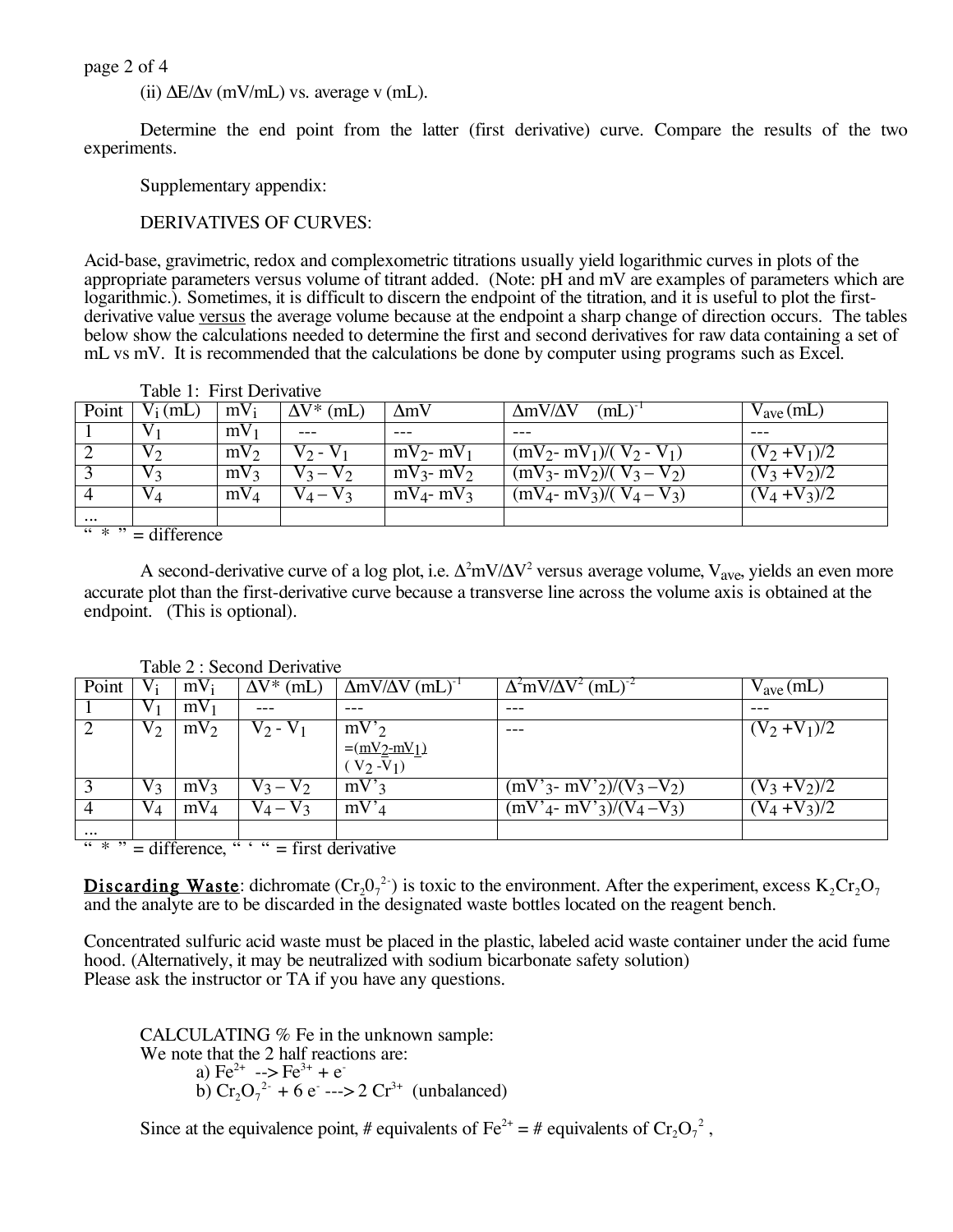page 3 of 4

we can therefore write: (#moles of Fe<sup>2+</sup>) = 6 x (# moles of  $Cr_2O_7^2$ )

$$
M_{Fe2+}V_{Fe2+} = 6M_{Cr2O7}V_{Cr2O7}
$$

(alternatively, some write:  $N_{Fe2+}V_{Fe2+} = N_{Cr2O7}V_{Cr2O7}$  where N = normality = #gram equiv x molarity. In the case of a redox reactant that transfers n electrons, the normality  $= n \times$  molarity).

and: %Fe = 
$$
\frac{gFex10\%}{gore} = \frac{molFe(5585g/mol)}{gore}x10\%
$$

$$
= \frac{6(M_{Cr2O7}V_{Cr2O7})(55.85)(100\%)}{(g_{ore})(fraction\text{ titrated})}
$$

### FURTHER READING:

- $\overline{a}$ 1. R. B. Dean and W. J. Dixon, Anal. Chem., 23, 636 (1951)
- 2. W. J. Dixon, Ann. Math. Stat., 22, 68 (1951)
- 3. J. S. Fritz and G. H. Schenk, Jr., "Quantitative Analytical Chemistry" 4<sup>th</sup> Ed., Allyn and Bacon, Boston (1979)
- 4. L. Meites, ed., "Handbook of Analytical Chemistry". McGraw-Hill, N.Y. (1963).

| Informal report:<br>Experiment: Determination of Iron | Time submitted:                         |      |
|-------------------------------------------------------|-----------------------------------------|------|
|                                                       | Values obtained:                        |      |
|                                                       | $(1)$ $\frac{\%}{\%}$                   |      |
|                                                       | (indicator method) $(2)$ _______ %      |      |
|                                                       | $(3)$ $\frac{ }{ }$ %                   |      |
|                                                       | (potentiometric method) $(4)$ _______ % |      |
|                                                       | Average value = $\frac{\%}{\%}$         |      |
|                                                       | (if applicable) Standard deviation=     | $\%$ |